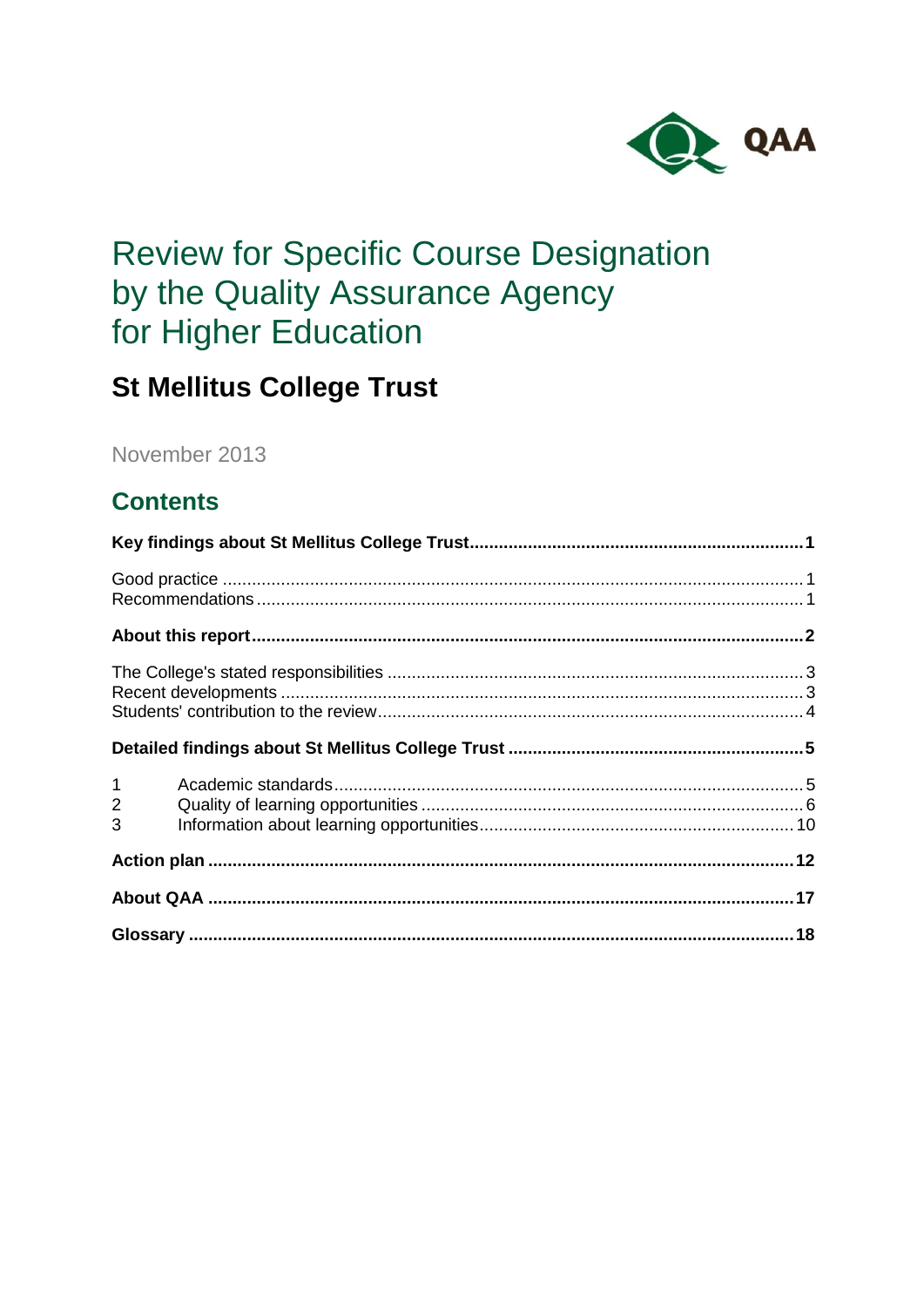## <span id="page-1-0"></span>**Key findings about St Mellitus College Trust**

As a result of its Review for Specific Course Designation carried out in November 2013, the Quality Assurance Agency for Higher Education (QAA) review team (the team) considers that there can be **confidence** in how the provider manages its stated responsibilities for the standards of the programme(s) it offers on behalf of Middlesex University.

The team also considers that there can be **confidence** in how the provider manages its stated responsibilities for the quality and enhancement of the learning opportunities it offers on behalf of this awarding body.

The team considers that reliance **can** be placed on the information that the provider produces for its intended audiences about the learning opportunities it offers.

### <span id="page-1-1"></span>**Good practice**

The team has identified the following **good practice**:

- the comprehensive system of student support which is highly responsive to individual needs (paragraph 2.9)
- effective integration of placement supervisors in enhancing student learning opportunities (paragraph 2.11)
- wide range of communication mechanisms employed between the College and its stakeholders which underpin the overall student experience (paragraph 3.4).

### <span id="page-1-2"></span>**Recommendations**

The team has also identified a number of **recommendations** for the enhancement of the higher education provision.

The team considers that it is **advisable** for the provider to:

- review the terms of reference for all committees and meetings, ensure minutes fully reflect discussions and actions are monitored effectively (paragraphs 1.4 and 2.5)
- engage all staff in the systematic development and use of the UK Quality Code for Higher Education within College policies and procedures (paragraph 1.6)
- develop a formal policy for the monitoring and approval of all public information (paragraph 3.7).

The team considers that it would be **desirable** for the provider to:

- fully implement the peer review process, link outcomes to staff appraisal and staff development and systematically record training to support the sharing of good practice (paragraphs 2.13 and 2.14)
- review the College website and information provided to students to fully reflect the relationship with the awarding body (paragraph 3.1)
- negotiate with the University to make external examiner reports available to all students (paragraph 3.5).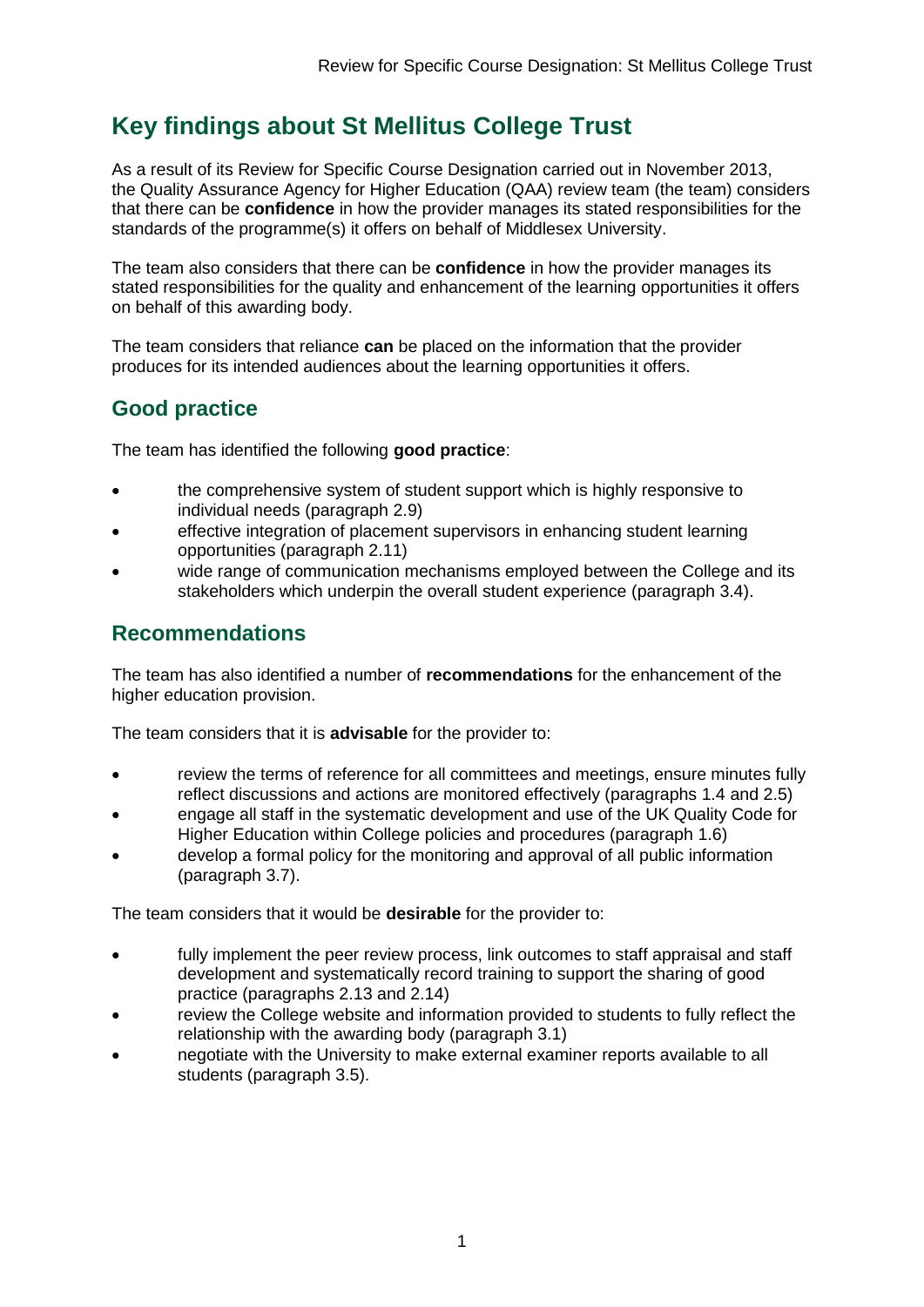## <span id="page-2-0"></span>**About this report**

This report presents the findings of the **Review for Specific Course Designation**<sup>1</sup> conducted by [QAA](#page-17-0) at St Mellitus College Trust (the College), which is a privately funded provider of higher education. The purpose of the review is to provide public information about how the provider discharges its stated responsibilities for the management and delivery of academic standards and the quality of learning opportunities available to students. The review applies to programmes of study that the provider delivers on behalf of Middlesex University (the University). The review was carried out by Dr Brian Giddings, Mr Matthew Kitching and Dr Frances Wiles (reviewers) and Mrs Suzanne Richardson (Coordinator).

The review team conducted the review in agreement with the provider and in accordance with the *Review [for Educational Oversight \(and for specific course designation\): Handbook,](http://www.qaa.ac.uk/Publications/InformationAndGuidance/Pages/REO-designated-providers-handbook-13.aspx)*  April 2013<sup>2</sup> Evidence in support of the review included confirmed validation reports, Academic Board terms of reference and minutes of meetings. Also provided were the Annual Monitoring reports and programme self-evaluation reports, responses to external examiners, student feedback and written submissions. In addition the Staff Development Plan, student and Middlesex University handbooks, and meeting notes reflecting discussions held with staff and students were made available during the review.

The review team also considered the provider's use of the relevant external reference points:

- Ministry Division of the Church of England
- **the UK Quality Code for Higher Education (Quality Code)**
- the regulations and guidelines of Middlesex University
- the Qualifications and Credit Framework.

Please note that if you are unfamiliar with any of the terms used in this report you can find them in the [Glossary.](#page-18-0)

St Mellitus College Trust is a charitable company limited by guarantee. The Board comprises ten trustees appointed by the Bishops of London and Chelmsford as joint Chairs of the Board with one of those members appointed by the General Synod of the Church of England. The College is a result of two existing institutions merging in September 2007: the North Thames Ministerial Training Centre and St Paul's Theological Centre. It provides ministry training for ordination within the Church of England, trains students for licensed lay ministry, and provides training for other lay people for church leadership and 'independent' (non-ordinand) students including youth ministry.

The main campus is in London with other study centres in Chelmsford Cathedral and a new one at Liverpool Cathedral which opened in September 2013. Residential weekends and weeks are held in Hoddesdon, Hertfordshire and the Maison Diocésaine d'Accueil in Merville, near Lille in France. In 2011-12 the total number of higher education students was 199, in 2012-13 this increased to 226 and for 2013-14 increased again to 332 which includes approximately 50 students on non-accredited awards.

-

<sup>1</sup> [www.qaa.ac.uk/InstitutionReports/types-of-review/designated-providers/Pages/default.aspx](http://www.qaa.ac.uk/InstitutionReports/types-of-review/designated-providers/Pages/default.aspx)

<sup>2</sup> [www.qaa.ac.uk/Publications/InformationAndGuidance/Pages/REO-designated-providers-handbook-13.aspx](http://www.qaa.ac.uk/Publications/InformationAndGuidance/Pages/REO-designated-providers-handbook-13.aspx)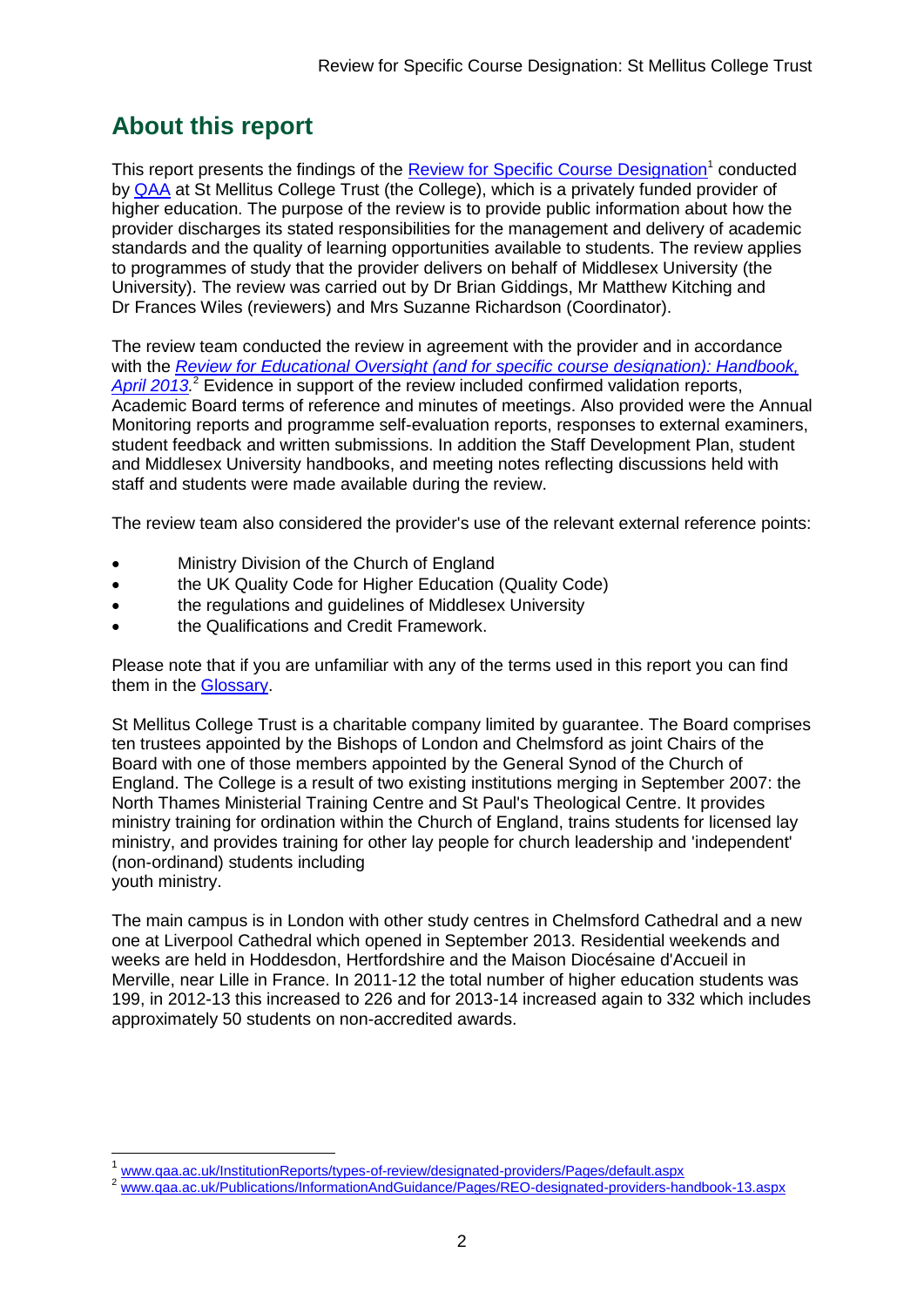At the time of the review, the provider offered the following higher education programmes, listed beneath their awarding body with student numbers in brackets:

#### **Middlesex University**

- MA Christian Leadership (28 part-time)
- BA (Hons) Theology and Youth Ministry (33 full-time)
- BA (Hons) Theology and Ministry Level 6 only (23 full-time and 4 part-time)
- FdA Contextual Theology (33 full-time and 38 part-time)
- FdA Theology and Ministry (42 full-time)
- FdA Theology (78 part-time)

### <span id="page-3-0"></span>**The College's stated responsibilities**

The College is responsible for curriculum development including programme specifications and intended learning outcomes, setting and first and second marking of assessments, providing feedback to the students, academic tutorial support, and progression information. The College also has responsibility for providing staff development opportunities and supporting staff to achieve higher qualifications. Library and learning resources and collation and analysis of student feedback are also within its remit.

The University has responsibility for the oversight of the quality and review of all higher education which includes responding to the Annual Review initially prepared by the College. The College and the University share responsibility for strategic development, moderation of assessment, monitoring the quality of teaching and learning and of public information including the website and prospectus.

There is also an ongoing relationship with King's College, London in respect of a few ordinands who already have a degree in theology. These students may choose to do a Master's in Theology and Ministry through King's College, London as part of their training. They apply directly to King's College, London, who assesses their application. St Mellitus College Trust has no responsibility for lecturing or supervising these students. The Ministry Division of the Church of England tasks St Mellitus College Trust to offer formational and vocational training alongside the master's being undertaken at King's College. This results in some ordinands doing a master's award through King's College and also undertaking some modules from the other awards validated by the University. These modules are not taken for credit, and are not formally assessed, but students are provided with feedback as an important part of the ordinand's vocational training.

### <span id="page-3-1"></span>**Recent developments**

The College relocated to new facilities in the Autumn of 2012. This involved a significant refurbishment project which included an £8 million overhaul to create dedicated teaching space, a new digital library system, catering facilities, seminar and lecture rooms, and staff offices. Also included are communication and media technology which enables good quality recording of lecturers and live streaming. The new building was formally opened in November 2012 and at the same time the Archbishops' Council of the Church of England gave its approval for the College to offer its programmes from a campus based at Liverpool Anglican Cathedral - St Mellitus College North West. The MA in Christian Leadership also started in 2012.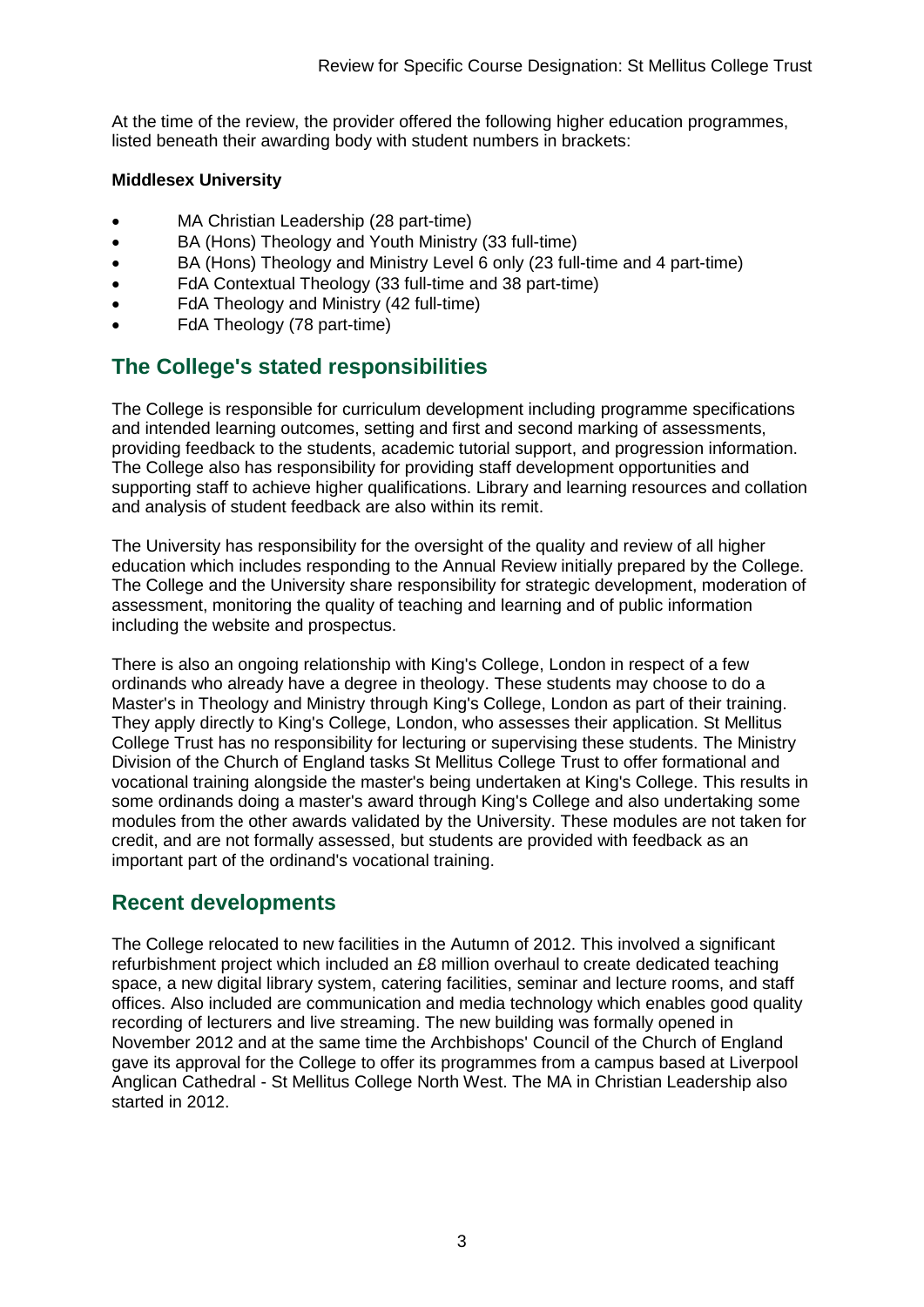### <span id="page-4-0"></span>**Students' contribution to the review**

Students studying on higher education programmes at the College were invited to present a submission to the review team. Three senior students were involved in developing the student submission which was prepared by them following consultation with the student body. The College offered support and provided details of student feedback to assist the process but the students were given complete editorial control. Students were present at both the preparatory meeting and during the review visit and the team found their views helpful in informing their discussions.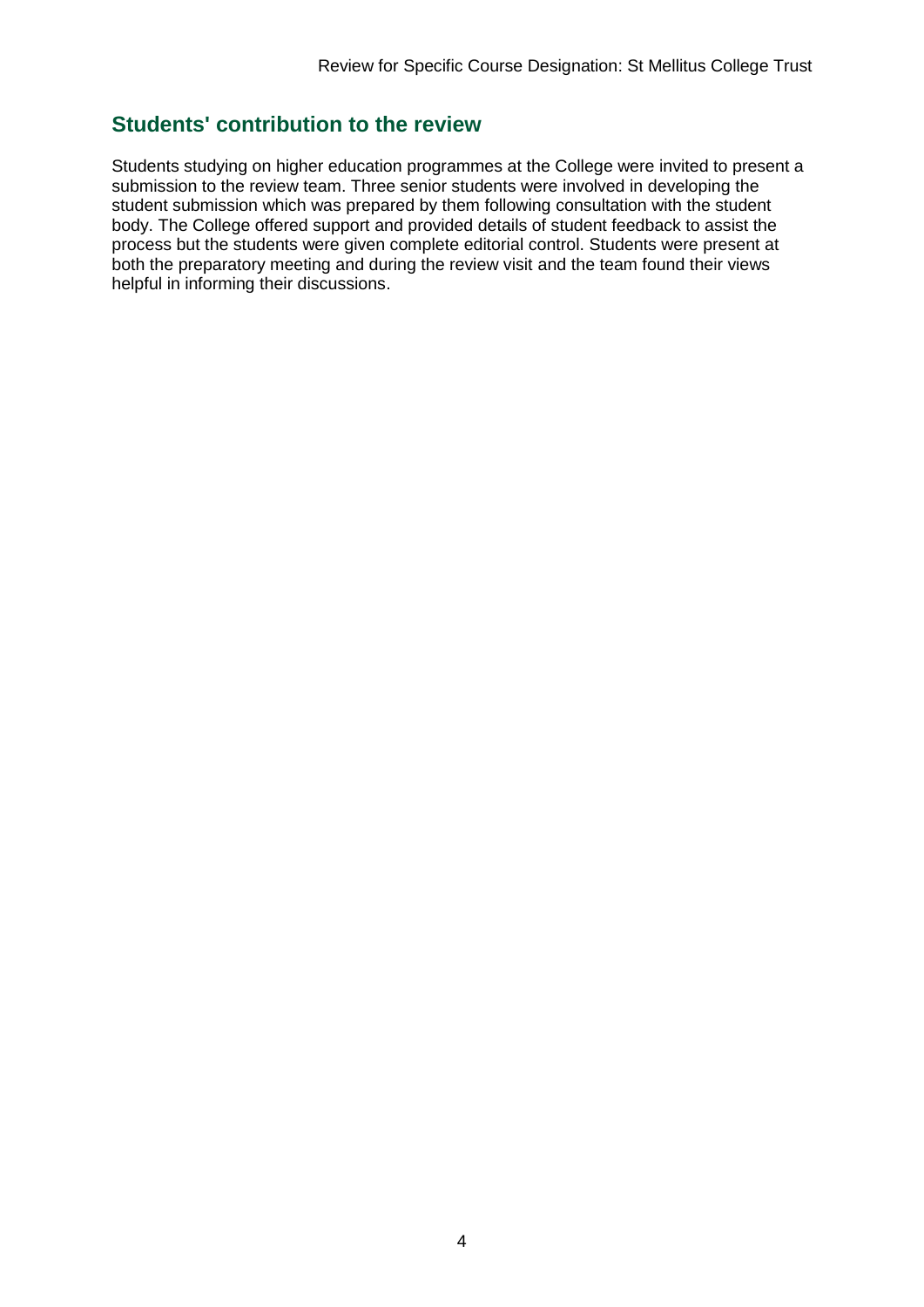## <span id="page-5-0"></span>**Detailed findings about St Mellitus College Trust**

### <span id="page-5-1"></span>**1 Academic standards**

#### **How effectively does the College fulfil its responsibilities for the management of academic standards?**

1.1 The College is effective in meeting its responsibilities for managing academic standards. Responsibilities are clearly defined in the partnership agreement and the College works proactively with the awarding body to ensure these are well managed and that staff fully understand their requirements. Academic programmes are offered in partnership with Middlesex University (the University) and the College is well supported by the University in the setting and monitoring of academic standards.

1.2 A number of committees oversee the management of standards with Academic Board having overall responsibility for standards, developments and providing the strategic direction of the College. This is supported by a Board of Studies, whose membership includes staff, the University link tutor and students from each campus. This meets twice per year. Student feedback provides an effective oversight of academic standards at programme level. The Board gives detailed consideration to quality assurance with the link tutor providing advice and guidance where necessary. The minutes indicate that programme management is considered in a thorough and inclusive manner with the involvement of all stakeholders, although it is too early to confirm this for the Liverpool site.

1.3 An Annual Review is produced by the College and takes place in line with University procedures. This is undertaken thoroughly and effectively at programme level with detailed action planning. The Church of England provides an additional mechanism for the support of students who undertake training for ordination. The Trustees monitor finances and review major risks. There are clear procedures for the review of programmes that lead to an improvement in academic standards.

1.4 The Assessment Board and Board of Studies report directly to Academic Board and the weekly staff team meetings report to the Board of Trustees with minutes evidencing the actions to be taken. The agenda items at Academic Board do not relate entirely to the terms of reference for this Board, making transparency of the discussions difficult and tracking unclear. Minutes of both staff meetings and the Academic Board are brief with limited evidence of discussions or monitoring of actions agreed. The roles of each need to be further developed and clarified to provide strategic direction for addressing cross-college issues, to identify good practice and set clear actions which can then be monitored. It is **advisable** for the College to review the terms of reference for all committees and meetings, ensure minutes fully reflect discussions and actions are monitored effectively.

#### **How effectively does the College make use of external reference points to manage academic standards?**

1.5 External reference points are used effectively in the development, delivery, monitoring and management of academic standards. The College has adopted the assessment regulations of the University and reflects appropriate aspects of the UK Quality Code for Higher Education (the Quality Code). A rigorous validation process which follows the University's process ensures that external reference points are incorporated into the development and approval of all programmes. The process ensures that each qualification is at the appropriate level and meets the requirements of the Quality Code.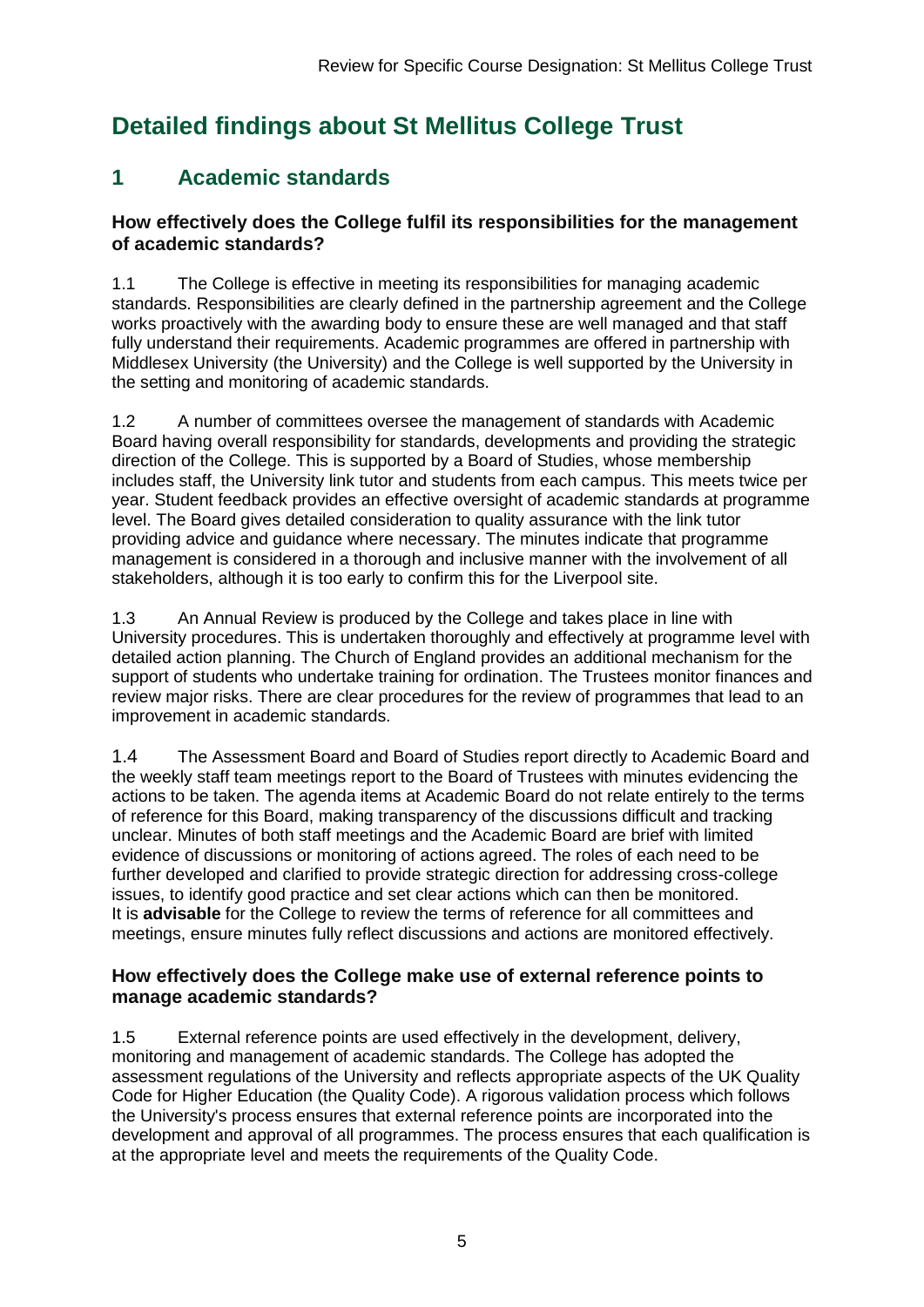1.6 The College recognises the importance of the Quality Code and staff show understanding when discussing its role in the development of the programmes and in the management of academic standards. There are further opportunities for a more detailed use of the Quality Code in the evaluation of College practice and policies against the guidance to ensure maximum benefit is achieved and expectations fully met. It is **advisable** for the College to engage all staff in the systematic development and use of the UK Quality Code for Higher Education within College policies and procedures.

1.7 Academic standards are assured through effective review processes by the University and the Ministry Division of the Church of England. The Ministry Division of the Church of England reviews the fitness of the College to ensure quality management and enhancement of the College in preparing candidates for ordination. This process has changed recently to an annual self-evaluation supported by six yearly inspections to be more aligned to the University's processes. A review of each pathway contributes to an overall self-evaluation with areas for improvement incorporated into the Annual Monitoring report of the University.

#### **How does the College use external moderation, verification or examining to assure academic standards?**

1.8 The moderation of student work is thorough, fair and effective. Assignments are checked by the external examiner, prior to distribution, to ensure relevance to learning outcomes and to the level of study. Students are provided with full assessment schedules at the start of the academic year. The assessment process includes internal and external moderation. Internal moderators provide helpful comments to the original markers on the student work and sometimes indicate possible changes to marks which then form the basis of an agreed mark. External examiners' reports confirm that the internal verification process works well.

1.9 The College engages well with its external examiners and Annual Monitoring reports confirm that the College meets the requirements of the University, its awarding body. External examiners' reports confirm that academic standards and student achievement are comparable to those at other similar institutions. Progress on actions is developed and monitored at the Board of Studies as part of the Annual Review process where the College evaluates and develops its processes for managing academic standards in relation to moderation and examining.

The review team has **confidence** in the provider's management of its responsibilities for the standards of the programmes it offers on behalf of its awarding body.

### <span id="page-6-0"></span>**2 Quality of learning opportunities**

#### **How effectively does the College fulfil its responsibilities for managing and enhancing the quality of learning opportunities?**

2.1 The College has sound mechanisms to implement its delegated responsibilities for managing and enhancing learning opportunities. Overall responsibility lies with the Academic Board informed by reports from the Board of Studies, the Assessment Board and the external examiner and is as described in paragraphs 1.1 to 1.4.

2.2 The College prepares the awarding body's Annual Monitoring report which includes student feedback and data relating to admissions, progression and achievement. Actions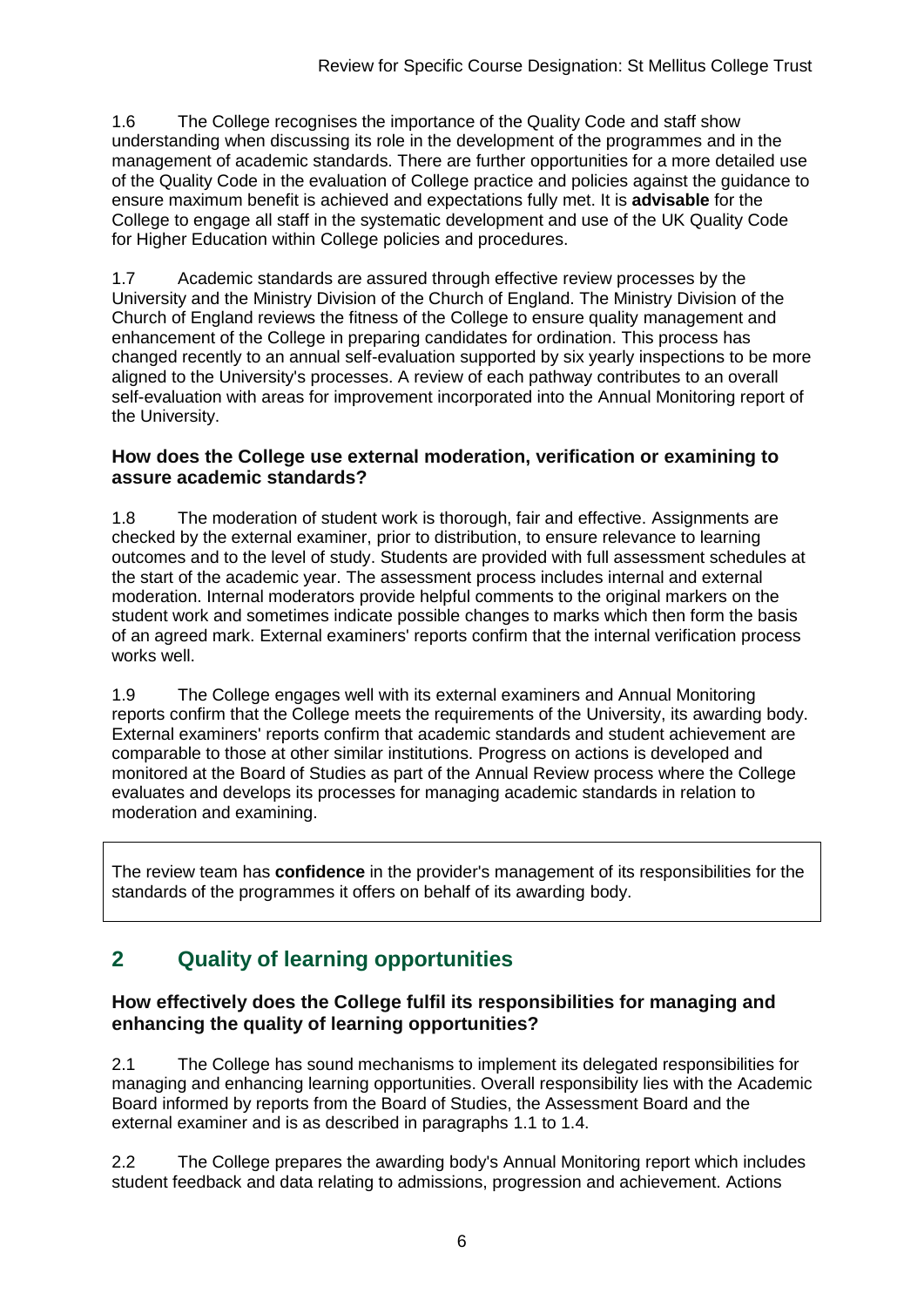resulting from the Annual Monitoring report incorporating the external examiner's recommendations are considered by the Assessment Board and reported to the awarding body in the subsequent Annual Monitoring report. The link tutor from the University has oversight of this process.

2.3 The College has implemented enhancements in response to Annual Monitoring report recommendations, particularly in relation to processes for marking and providing feedback to students. The effective management and enhancement of learning opportunities is evidenced by positive Annual Monitoring reports, recent external examiner affirmation of a good standard of marking and feedback and student satisfaction with the quality of the learning environment, teaching and resources.

#### **How effectively does the College make use of external reference points to manage and enhance learning opportunities?**

2.4 The extent and nature of the use of the Quality Code to manage and enhance learning opportunities is the same as described in paragraphs 1.5 to 1.7.

#### **How does the College assure itself that the quality of teaching and learning is being maintained and enhanced?**

2.5 The College provides effective teaching and learning with a useful range of mechanisms for students to provide feedback including the Board of Studies and elected student representatives. The twice yearly Board of Studies provides the opportunity for student representatives to meet with core academic staff and give detailed consideration to student feedback and to reports from the external examiner and module leaders. There is communication between the Board of Studies and Academic Board but this is not always transparent or clear with limited evidence of full discussions of any points raised and actions taken. The feedback loop between the Board of Studies and the weekly staff meeting enables certain issues to be considered and acted upon promptly but the minutes are unclear and difficult to monitor effectively any follow up to actions agreed. It is **advisable** for the College to review the terms of reference for all committees and meetings, ensure minutes fully reflect discussions and actions are monitored effectively.

2.6 A key strength in maintaining good communication between the College and the student body is the election of a senior student for each site, in addition to student representation for every level and mode of delivery across all awards. Senior students are elected by the student body and have a responsibility to be a leader for all students, to act as the key point of communication between students and the College and have regular meetings with senior staff. One senior student is a member of Academic Board. The College may wish to consider formalising representatives' training, support and feedback arrangements which have the potential to enhance the student experience for all cohorts.

2.7 Student feedback on the quality of teaching is positive, and there are examples of the College implementing enhancements in response to their suggestions such as providing feedback forms earlier. Students testify to the responsiveness of the College to issues raised and provided examples where their comments had improved their learning experience such as reviewing and amending the structure of a programme and through the development of an optional module to include an extended essay.

2.8 Teaching staff are professionally qualified and experienced with new staff and external consultants being well supported.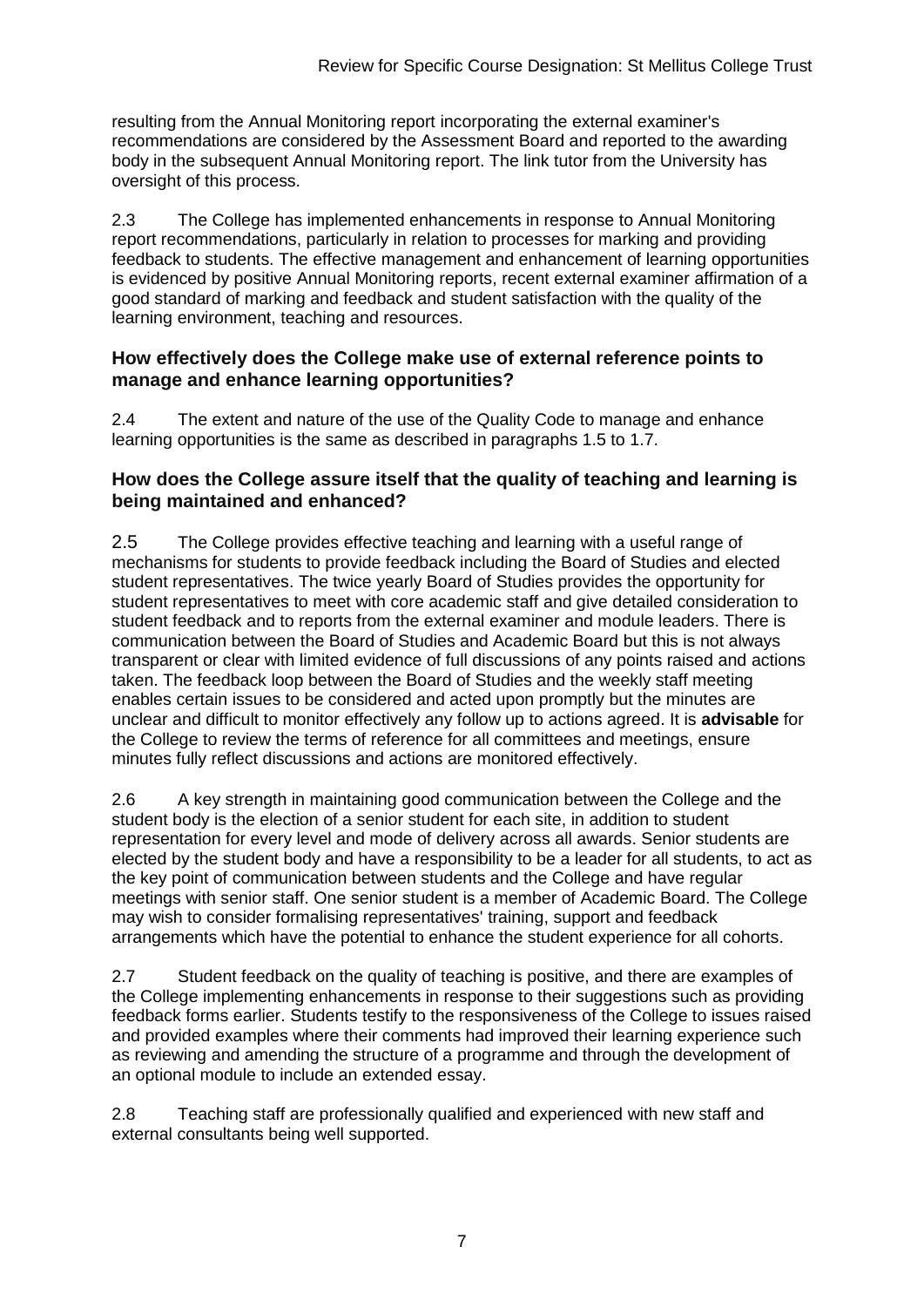#### **How does the College assure itself that students are supported effectively?**

2.9 The College provides a highly supportive environment for the students. New students are invited to an induction day which orients them to College processes and academic requirements. Integrated into the curriculum is a comprehensive system of support for students' academic and pastoral needs. Each student is allocated to a 'Formation Group' which supports the spiritual aspects of all programmes but also provides the students with informal opportunity for additional support between peers. The group is led by a 'Personal Tutor', who is the contact point for individual needs and who meets individually with students on a regular basis. Assessment and additional support is provided including support for disabled and dyslexic students, arranged through the Academic Administrator. The comprehensive system of student support which is highly responsive to individual needs is **good practice**.

2.10 Academic support is provided by programme tutors. The College also provides a system of study skills support, comprising scheduled sessions during the induction period, optional sessions during the residential/study weeks, and written individual guidance. An annual residential week is held in France for all those training for ordained ministry in the Church of England with independent students taking part in intensive non-residential study weeks. These are opportunities for consolidation of learning, development and individual support for study skills and reflection of both academic and formational aspects. Unlimited access to personal advice and guidance on a range of matters is provided. An optional study skills module supports students who are new to higher education. Students value the College's academic, pastoral and professional support, and also appreciate the accessibility and helpfulness of tutors.

2.11 All students benefit from blended learning which combines classroom delivery, residentials/study weeks and work placements in a professional environment. Students valued the support provided by the College during the placements and are very appreciative of this mixed mode approach, which enables them to gain supervised professional and highly practical experience. The College makes a particular effort to integrate placement supervisors into the curriculum, providing detailed information, training and support, an annual supervisor day, and regular visits by College staff. The College has recently introduced a termly email update for supervisors, enhancing the communication process and sense of collegiality. The effective integration of placement supervisors in enhancing student learning opportunities is **good practice**.

2.12 Further professional development for students is supported by visiting consultants who are people with significant experience of church ministry who meet students on a regular basis. In addition, students appreciate the significant involvement of their families in college life which includes involvement during induction, inclusion at residential events and weekend services at the College. This wider participation, reflecting the vocational nature of education for those seeking ordination, reinforces the supportive ethos of the College.

#### **How effectively does the College develop its staff in order to improve student learning opportunities?**

2.13 The College actively encourages and supports its staff to undertake a range of development activities which enhance the delivery of learning opportunities. All staff are encouraged to engage in continuing professional development and many undertake scholarly activity with several having recently submitted doctoral theses. Staff attend an annual seminar dealing with aspects of academic development and professional training. The College also provides regular assessment workshops, which have enabled staff to improve the quality of assessment feedback in response to the external examiner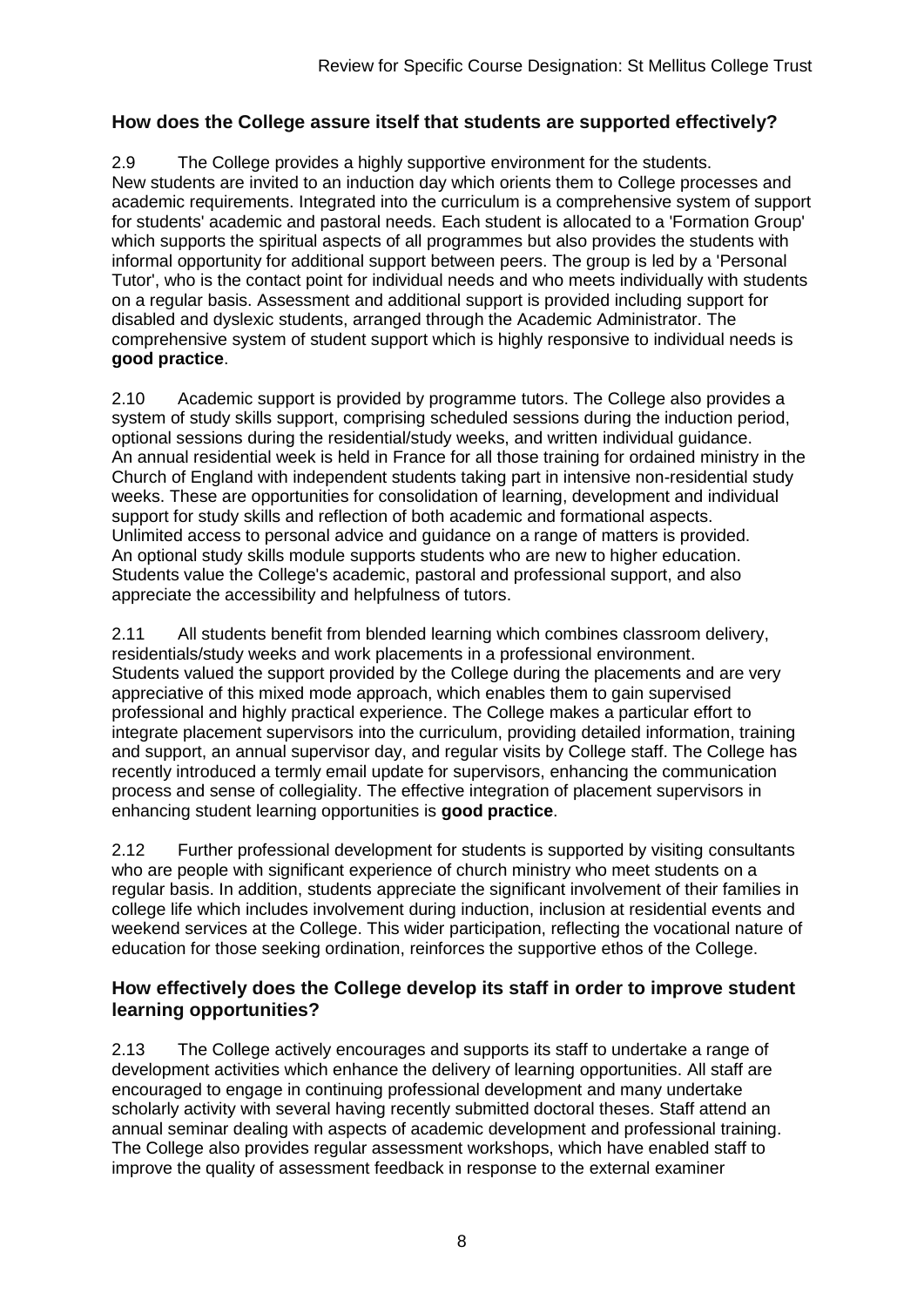recommendations. The College offers staff the opportunity to take a sabbatical every four years, enabling them to pursue doctoral studies, research and academic writing which enhance teaching practice. Although a range of development opportunities are available, and experience is shared at staff meetings, training activities are not systematically recorded and good practice not always recognised and shared.

2.14 There is a peer review process which includes a teaching observation, resulting in a written report and feedback, but this is not used consistently for all staff. The College is implementing a plan to improve the consistency and regularity of this opportunity. At present, there are no formalised systems for linking peer review with staff appraisal and the identification of staff developmental needs, nor for the dissemination of good practice. It would be **desirable** for the College to fully implement the peer review process, link outcomes to staff appraisal and staff development and systematically record training to support the sharing of good practice.

#### **How effectively does the College ensure that learning resources are accessible to students and sufficient to enable them to achieve the intended learning outcomes?**

2.15 Students have access to appropriate and sufficient learning resources, and recent staff appointments and technological enhancements will improve the consistency of experience across sites. The sufficiency and quality of resources are routinely monitored by the Academic Board with resources also being ratified at programme validation by the University. The College provides students with accessible and well-equipped teaching rooms, a library and spaces for informal study and socialising. Innovative use of teaching and learning technology enables students in Liverpool and Chelmsford to participate in lectures in addition to on-site teaching.

2.16 The College has invested in new library stock, including remote access to core texts, an online catalogue, and access to online journal collections for students on accredited awards. The College pays for full access to the King's College, London theological library for all students. Students confirmed that they were satisfied with the level of resources provided but as all students at the main campus are timetabled mostly on the same day, the College has indicated it will keep the sufficiency of resources under review should student numbers increase. Students particularly appreciated the number of guest lecturers and organised residential weekends. They feel confident in making proposals for enhancement, knowing that these will be considered seriously.

2.17 Students submit assignments using plagiarism detection software, but at present they do not receive a report which highlights possible errors or similar text. The College may wish to consider offering students the opportunity to view the reports produced and discuss these with a personal tutor as part of their academic development.

The review team has **confidence** that the provider is fulfilling its responsibilities for managing and enhancing the quality of the intended learning opportunities it provides for students.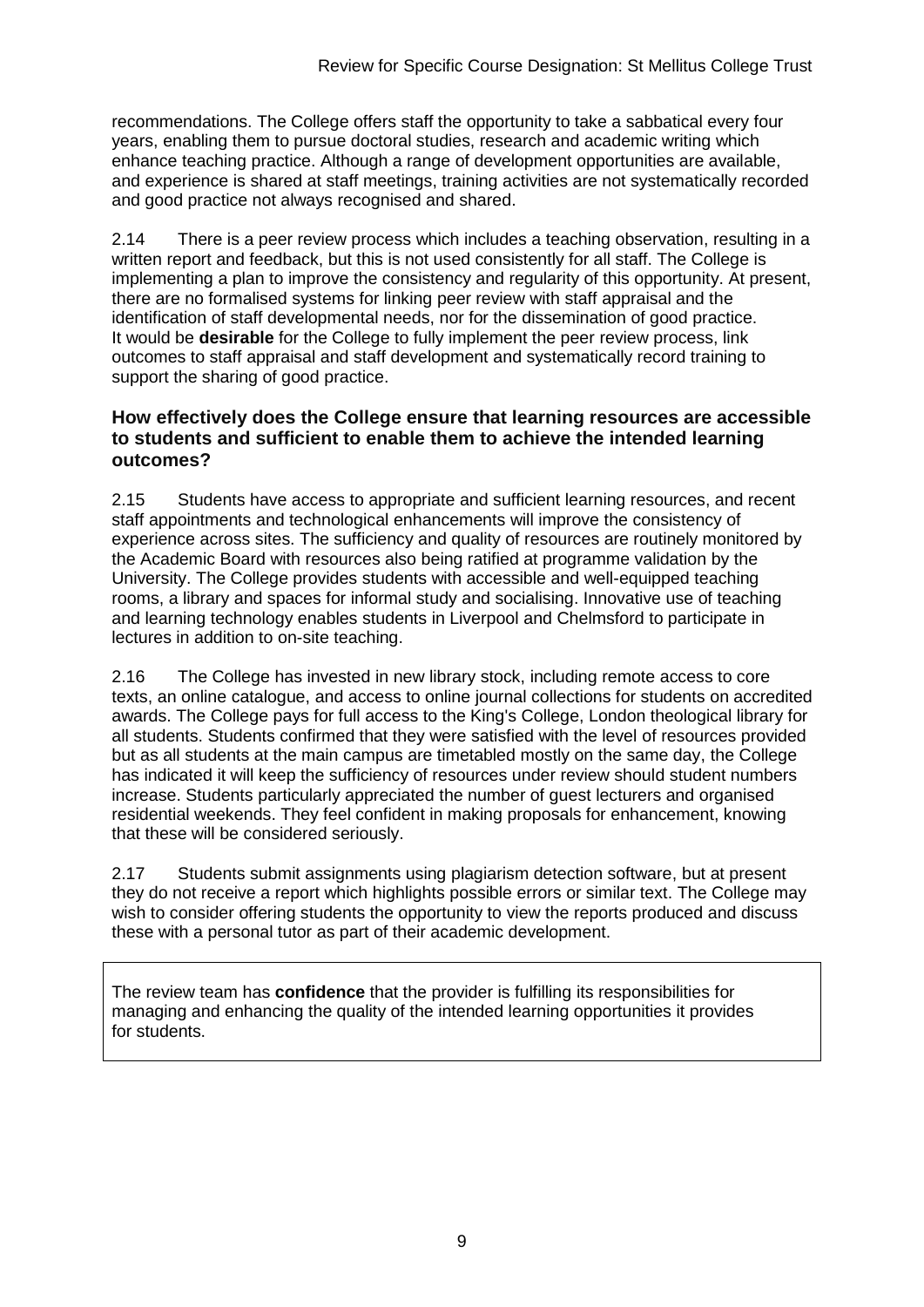### <span id="page-10-0"></span>**3 Information about learning opportunities**

#### **How effectively does the College communicate information about learning opportunities to students and other stakeholders?**

3.1 The College produces an appropriate and comprehensive range of public information for potential and current students, staff and other stakeholders. Students informed the team that information about learning opportunities is communicated effectively and delivered to students through a varied range of mechanisms. Students can access a comprehensive range of information before and during their programme through the website, attendance at a welcome day, during induction and from the welcome pack, student handbook and module guides, as well as marketing materials. The review team found that website information was not entirely clear who the awarding body was with potential for confusion. It would be **desirable** for the College to review the website and information provided to students to fully reflect the relationship with the awarding body.

3.2 The College commenced delivery at Liverpool Anglican Cathedral in September 2013 and has started to use online video streaming of live lectures in London to support this. Recorded content is also made available to all students electronically to further support their studies and to ensure a consistent experience for all students at any campus. The team considered this a positive development and it is clearly valued by the students. Students would like to see a broader range of recordings made available electronically and the College may wish to explore the feasibility of this further.

3.3 The student handbook and module guides are broadly comprehensive and provide students with detailed information. The Handbook follows a template provided by the University and includes information about the admissions process, study time, contact hours and assessment schedule. The College is aware that students feel there is too much information contained within the Handbook and as part of Annual Review it has taken steps to make key information more readily accessible for students and for policies and procedures to be made available in one section of the website.

3.4 Students receive routine correspondence via an email from the Dean which is considered valuable and informative and reinforces the vocational aspects and developmental opportunities available to them as well as occasions for families to get together. Clear and well detailed information is provided to students and placement supervisors. This includes details about the expected frequency of meetings, topics for exploration and about supervisor induction events held at the College. Students confirmed the value of including families throughout College life and as an important aspect in improving their overall student experience. The wide range of communication mechanisms employed between the College and its stakeholders which underpin the overall student experience is **good practice**.

3.5 External examiner reports are discussed at the Board of Studies and with student representatives. At present the full reports are not made accessible to the whole student body but discussions are taking place between the College and the University as to how these could be made available. It would be **desirable** for the College to negotiate with the University to make external examiner reports available to all students.

#### **How effective are the College's arrangements for assuring that information about learning opportunities is fit for purpose, accessible and trustworthy?**

3.6 There are arrangements for assuring the accuracy and completeness of information the College has responsibility for publishing and although there is no formal policy the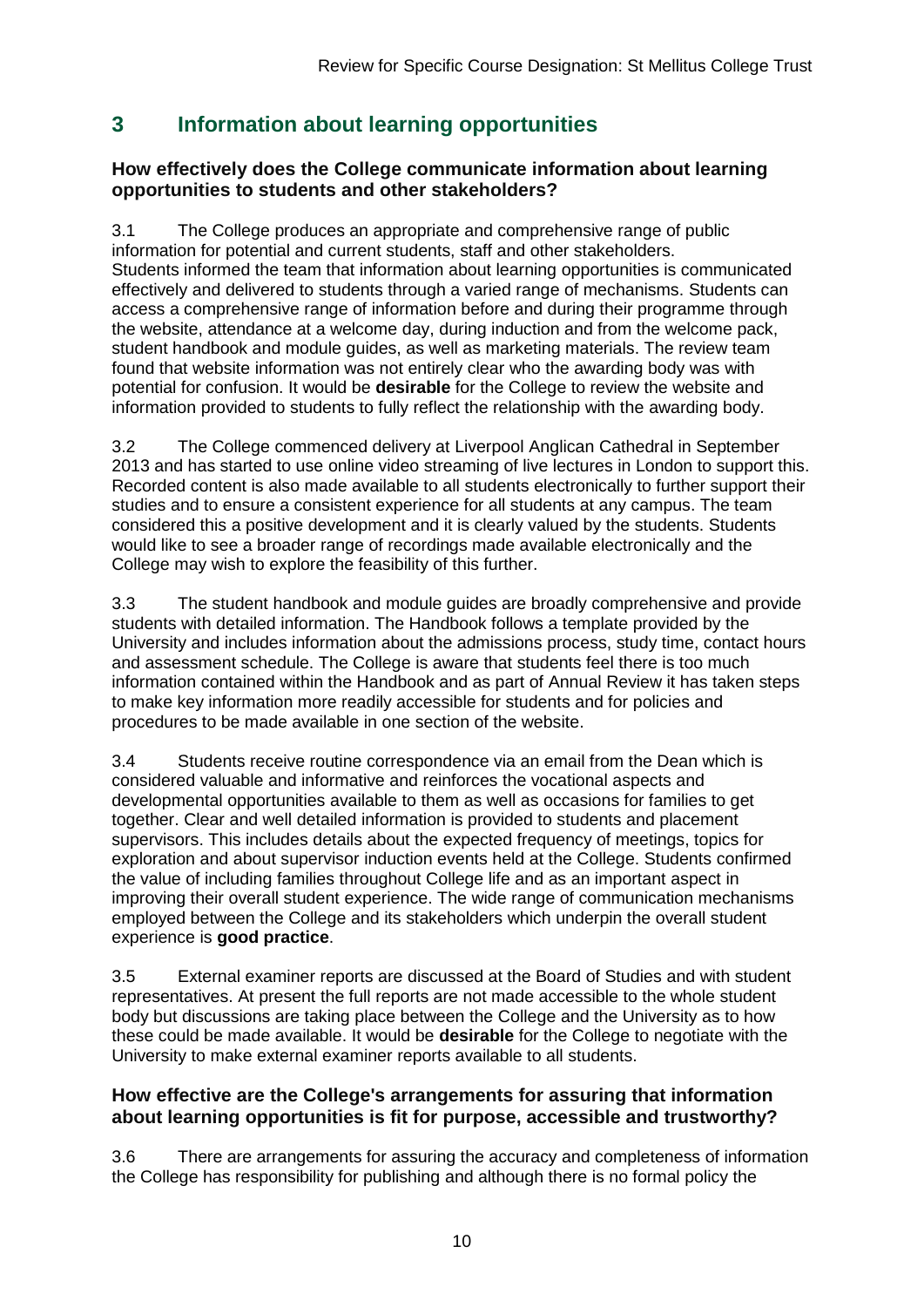information seems fit for purpose, is accessible and trustworthy. Under the agreement with the University, the College is responsible for ensuring the accuracy and completeness of published information with the University having oversight and final approval. Students are largely very pleased with the information they received, but are not involved in checking accuracy or completeness.

3.7 Public information responsibilities are assigned, delegated and reviewed by the Dean with day-to-day management responsibility resting with the Academic Manager. At present there is no policy for the management of public information and the College is aware that there has been no systematic mapping against the Quality Code requirements. The College's written guidance regarding responsibility for public information is brief and did not reference the role or responsibility of the University or the involvement of students in reviewing this information. It is **advisable** for the College to develop a formal policy for the monitoring and approval of all public information.

The team concludes that reliance **can** be placed on the information that the provider produces for its intended audiences about the learning opportunities it offers.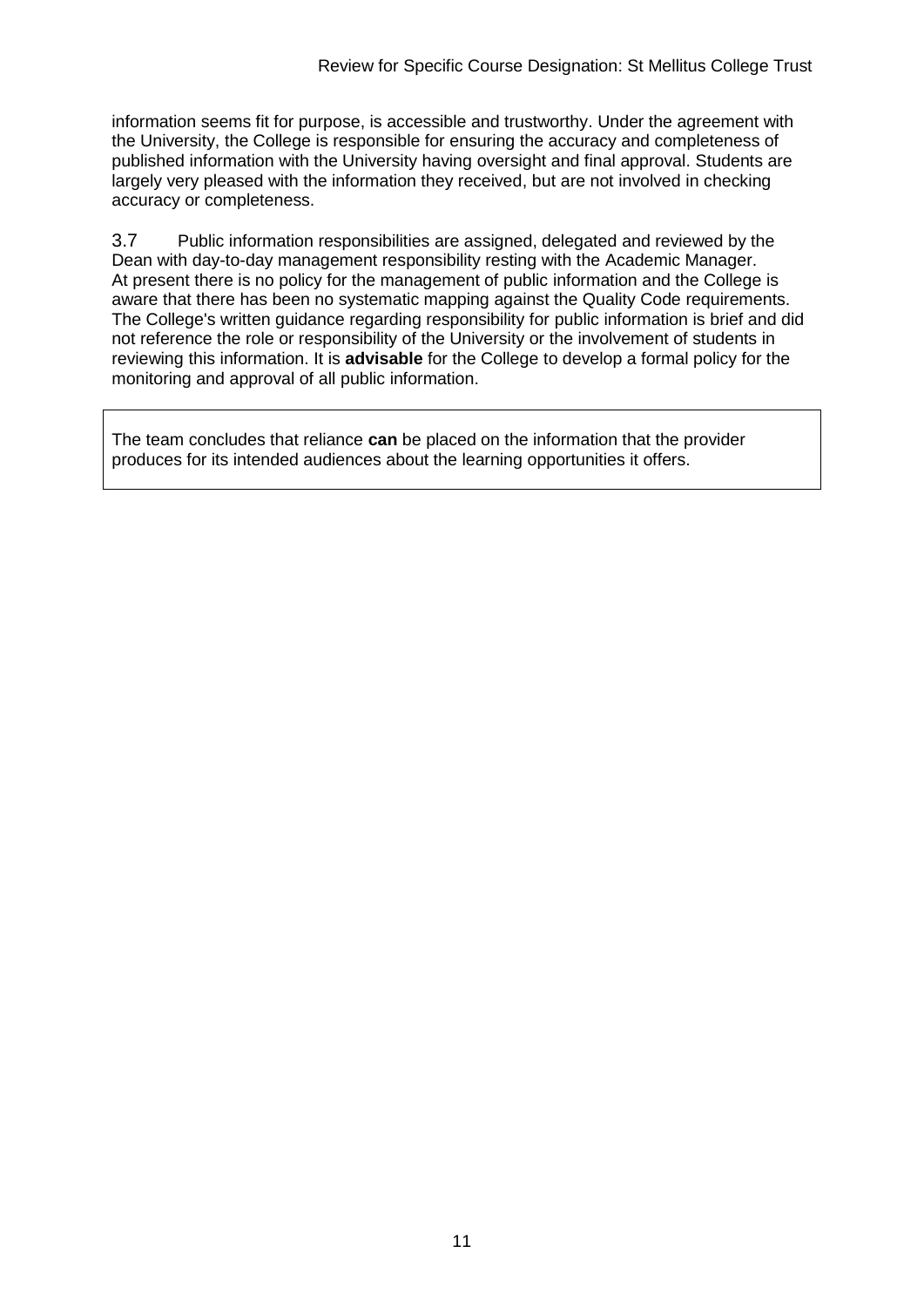| Action plan <sup>3</sup> |
|--------------------------|
|--------------------------|

<span id="page-12-0"></span>

| St Mellitus College Trust action plan relating to the Review of Specific Course Designation December 2013                                    |                                                                                                |                                                                                                       |                                |                                                            |                                |                                                                                                  |
|----------------------------------------------------------------------------------------------------------------------------------------------|------------------------------------------------------------------------------------------------|-------------------------------------------------------------------------------------------------------|--------------------------------|------------------------------------------------------------|--------------------------------|--------------------------------------------------------------------------------------------------|
| <b>Good practice</b>                                                                                                                         | <b>Intended outcomes</b>                                                                       | Actions to be taken to<br>achieve intended<br>outcomes                                                | Target date(s)                 | <b>Action by</b>                                           | <b>Reported to</b>             | <b>Evaluation</b><br>(process or<br>evidence)                                                    |
| The review team<br>identified the following<br>areas of good<br>practice that are<br>worthy of wider<br>dissemination within<br>the College: |                                                                                                |                                                                                                       |                                |                                                            |                                |                                                                                                  |
| the comprehensive<br>system of student<br>support which is<br>highly responsive to<br>individual needs<br>(paragraph 2.9)                    | Formation Group<br>system continues to<br>provide a good<br>environment for<br>student support | Draw up a generic list of<br>topics to be covered in<br>Formation Groups each<br>year                 | May 2014                       | Assistant<br>Dean (AE)                                     | Staff meeting                  | List produced<br>and followed by<br><b>Formation Group</b><br>tutors. Noted at<br>staff meeting  |
|                                                                                                                                              | <b>St Mellitus North</b><br>West campus<br>develops integrated<br>student support<br>system    | St Mellitus College North<br>West to elect senior<br>student representative<br>Develop more effective | September<br>2014<br>September | Director of St<br><b>Mellitus</b><br>College<br>North West | Staff meeting<br>Staff meeting | <b>St Mellitus</b><br><b>College North</b><br>West senior<br>student<br>representative           |
|                                                                                                                                              | High quality feedback<br>from students                                                         | and focused student<br>feedback plan                                                                  | 2014                           | Academic<br>Manager                                        | and Board of<br><b>Studies</b> | present at<br>meetings with<br>senior staff team<br>Feedback<br>logged, main<br>points discussed |
|                                                                                                                                              |                                                                                                |                                                                                                       |                                |                                                            |                                | at staff meeting                                                                                 |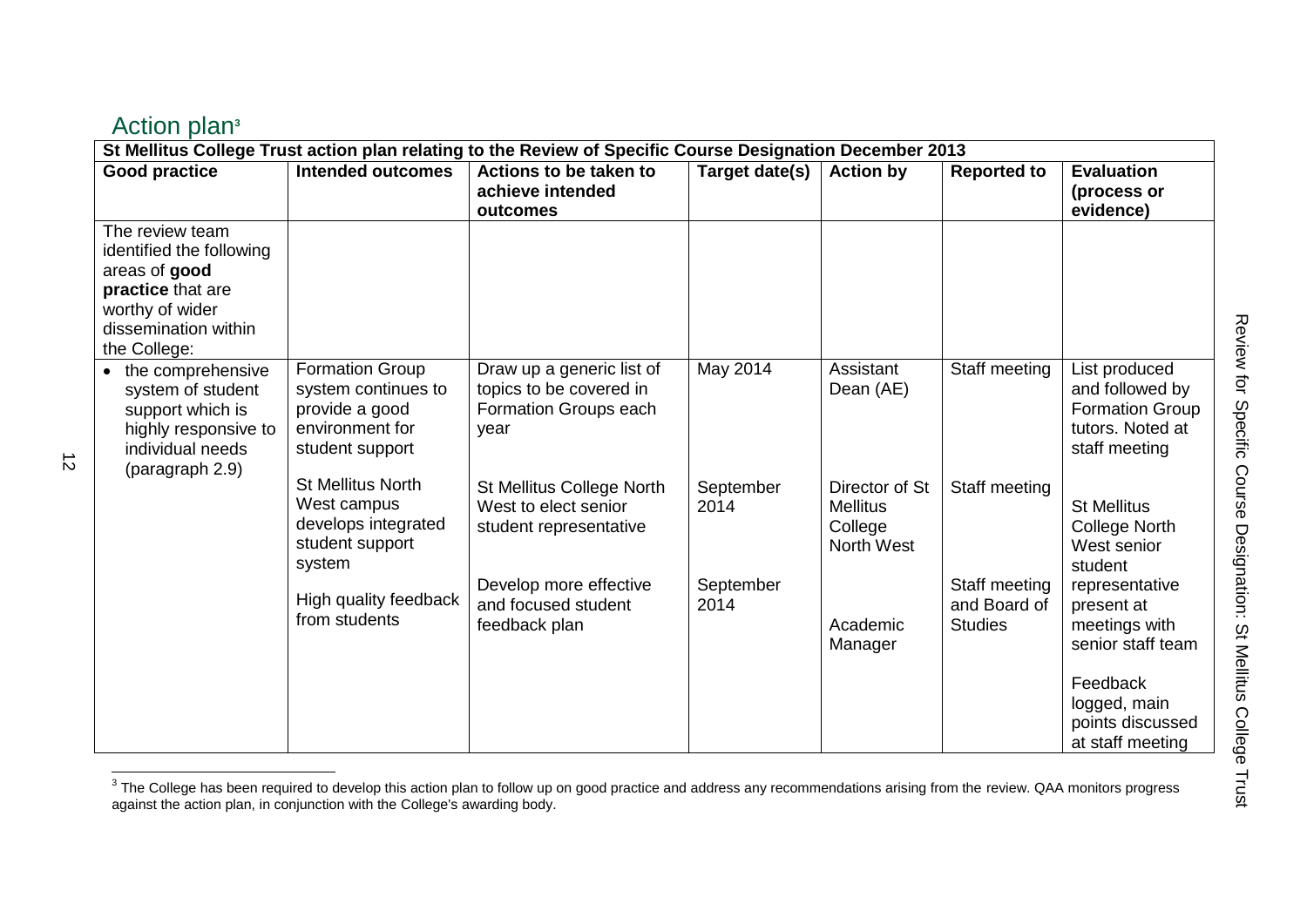|                                                                                                                                         |                                                                                              |                                                                                                                                                                                    |                          |                                  |                       | and registered in<br>minutes                                                                                                                         |
|-----------------------------------------------------------------------------------------------------------------------------------------|----------------------------------------------------------------------------------------------|------------------------------------------------------------------------------------------------------------------------------------------------------------------------------------|--------------------------|----------------------------------|-----------------------|------------------------------------------------------------------------------------------------------------------------------------------------------|
| effective integration<br>of placement<br>supervisors in<br>enhancing student<br>learning<br>opportunities<br>(paragraph 2.11)           | Supervisors'<br>information shaped<br>to help them play<br>their role more<br>effectively    | Annual feedback form<br>developed for supervisors<br>to monitor their experience<br>of the training and their<br>role within it                                                    | <b>June 2014</b>         | Academic<br>Manager              | Assistant<br>Dean     | Feedback form<br>designed,<br>distributed by<br>start of June<br>2014.<br>Conclusions<br>collated and<br>implemented for<br>next year's<br>programme |
|                                                                                                                                         | Supervisors sharing<br>good practice among<br>themselves                                     | At supervisors' day -<br>session on sharing good<br>practice from experienced<br>Supervisors                                                                                       | September<br>2014        | Assistant<br>Dean                | The Dean              | Session built into<br>supervisor's day<br>programme - to<br>be agreed at staff<br>meeting                                                            |
| • wide range of<br>communication<br>mechanisms<br>employed between<br>the College and its<br>stakeholders which<br>underpin the overall | Regular<br>communication with<br>students and<br>spouses                                     | <b>Dean's Executive</b><br>Assistant to ensure regular<br>production of Dean's<br>email, in consultation with<br>Dean. Keeping 'Dean's<br>email' file, containing<br>Dean's emails | April 2014<br>April 2014 | Dean's<br>Executive<br>Assistant | The Dean<br>Assistant | Each one kept in<br>'Dean's email' file<br>Logged in list of                                                                                         |
| student experience<br>(paragraph 3.4).                                                                                                  | Supervisors' email<br>gives wide range of<br>information about<br>College life and<br>events | Supervisor's email<br>includes information about<br>College events and how<br>they can join in                                                                                     |                          | Academic<br>Manager              | Dean                  | supervisors'<br>emails                                                                                                                               |
|                                                                                                                                         |                                                                                              |                                                                                                                                                                                    |                          |                                  |                       |                                                                                                                                                      |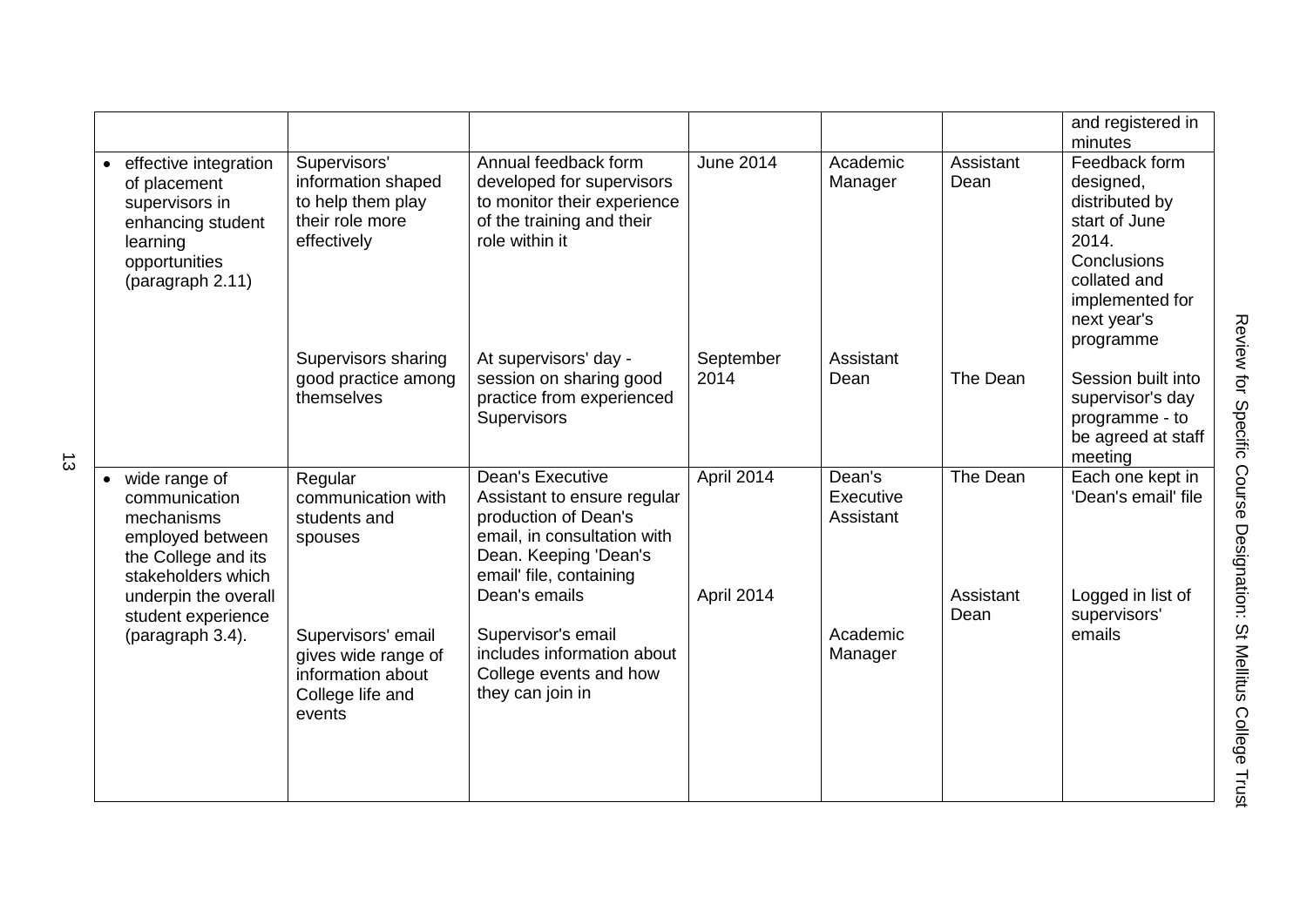| <b>Advisable</b>                                                                                                                                                                            | <b>Intended outcomes</b>                                               | Actions to be taken to<br>achieve intended<br>outcomes                                                                                 | Target date(s)                                                        | <b>Action by</b>                     | <b>Reported to</b>       | <b>Evaluation</b><br>(process or<br>evidence)                |
|---------------------------------------------------------------------------------------------------------------------------------------------------------------------------------------------|------------------------------------------------------------------------|----------------------------------------------------------------------------------------------------------------------------------------|-----------------------------------------------------------------------|--------------------------------------|--------------------------|--------------------------------------------------------------|
| The team considers<br>that it is <b>advisable</b> for<br>the College to:                                                                                                                    |                                                                        |                                                                                                                                        |                                                                       |                                      |                          |                                                              |
| review the terms of<br>reference for all<br>committees and<br>meetings, ensure<br>minutes fully reflect                                                                                     | Each committee<br>understanding its<br>own clear terms of<br>reference | 'Terms of Reference'<br>document to be drawn up<br>for each regular College<br>committee                                               | End of<br>academic year<br>- end of June<br>2014                      | The Dean                             | Executive<br>Committee   | Logged in<br>minutes of<br>Executive<br>Committee            |
| discussions and<br>actions are<br>monitored<br>effectively<br>(paragraphs)<br>1.4 and $2.5$ )                                                                                               | Minutes of meetings<br>track ongoing<br>discussion of issues           | Minutes of meetings to<br>include basic points of<br>discussion                                                                        | Weekly (staff<br>meetings),<br>termly for<br>others as<br>appropriate | Minute takers<br>for all<br>meetings | Assistant<br>Dean        | Logged in<br>minutes                                         |
|                                                                                                                                                                                             | Action points are<br>identified and fully<br>implemented               | Each meeting include<br>'Action Points' column and<br>reviews action points from<br>previous meetings                                  | Weekly (staff<br>meetings),<br>termly for<br>others as<br>appropriate | Minute takers<br>for all<br>meetings | The Assistant<br>Dean    | Registered in<br>minutes of<br>regular College<br>committees |
| engage all staff in<br>the systematic<br>development and<br>use of the UK<br>Quality Code for<br><b>Higher Education</b><br>within college<br>policies and<br>procedures<br>(paragraph 1.6) | All staff are aware of<br>and engaged with the<br><b>Quality Code</b>  | Hold a staff training day<br>which looks at the Quality<br>Code and how it can<br>enhance our operations<br>and learning opportunities | May 2014                                                              | The Dean                             | Academic<br><b>Board</b> | Registered in<br>Academic Board<br>minutes                   |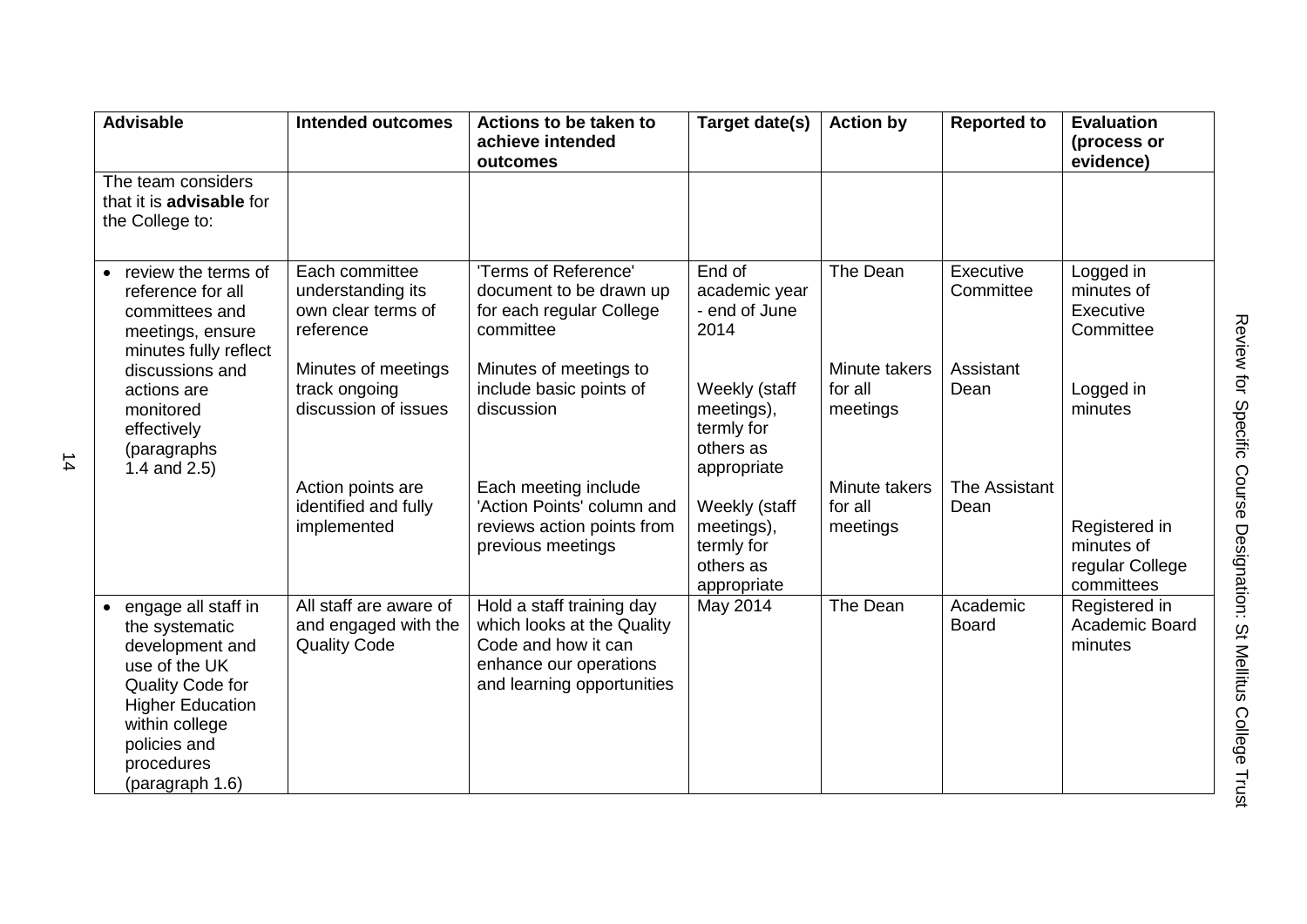| develop a formal<br>policy for the<br>monitoring and<br>approval of all<br>public information<br>(paragraph 3.7).    | All public information<br>(web, publications,<br>and so on) is<br>regularly monitored<br>and checked for<br>accuracy and<br>fullness                | Develop the College's<br>existing document on<br>monitoring of public<br>information into a formal<br>policy<br>Identify a staff member<br>responsible for web<br>information | May 2014             | The Director<br>of Dispersed<br>Learning | The Dean                | Registered in<br>staff meeting<br>minutes                    |
|----------------------------------------------------------------------------------------------------------------------|-----------------------------------------------------------------------------------------------------------------------------------------------------|-------------------------------------------------------------------------------------------------------------------------------------------------------------------------------|----------------------|------------------------------------------|-------------------------|--------------------------------------------------------------|
| <b>Desirable</b>                                                                                                     | <b>Intended outcomes</b>                                                                                                                            | Actions to be taken to<br>achieve intended<br>outcomes                                                                                                                        | <b>Target date/s</b> | <b>Action by</b>                         | <b>Reported to</b>      | <b>Evaluation</b><br>(process or<br>evidence)                |
| The team considers<br>that it is <b>desirable</b> for<br>the provider to:                                            |                                                                                                                                                     |                                                                                                                                                                               |                      |                                          |                         |                                                              |
| • fully implement the<br>peer review<br>process, link<br>outcomes to staff<br>appraisal and staff<br>development and | Peer review process<br>working regularly and<br>effectively, so that all<br>staff receive regular<br>peer review input and<br>that this is fed into | The peer review system to<br>be actively promoted and<br>checked by the Academic<br>Administrator<br>Staff appraisal to include                                               | End April 2014       | Academic<br>Administrator                | Tutor for<br>Assessment | List of peer<br>reviews held by<br>Academic<br>Administrator |
| systematically<br>record training to<br>support the sharing<br>of good practice<br>(paragraphs 2.13<br>and 2.14)     | annual staff reviews<br>Staff development<br>needs identified and<br>addressed through<br>staff appraisal<br>system                                 | input from peer review<br>process - documents sent<br>to line managers to be<br>discussed in staff review<br>interviews, and staff<br>development needs<br>addressed          | End April 2014       | Academic<br>Administrator                | The Dean                | Evidence in<br><b>Annual Review</b><br>reports on staff      |
|                                                                                                                      | Good practice in<br>teaching<br>disseminated among<br>other staff                                                                                   | Staff meeting agenda to<br>occasionally include an<br>item on 'Peer Review'.<br>Academic Administrator to<br>write brief report on<br>examples of especially                  | <b>June 2014</b>     | Academic<br>Administrator                | The Dean                | Recorded in staff<br>meeting minutes                         |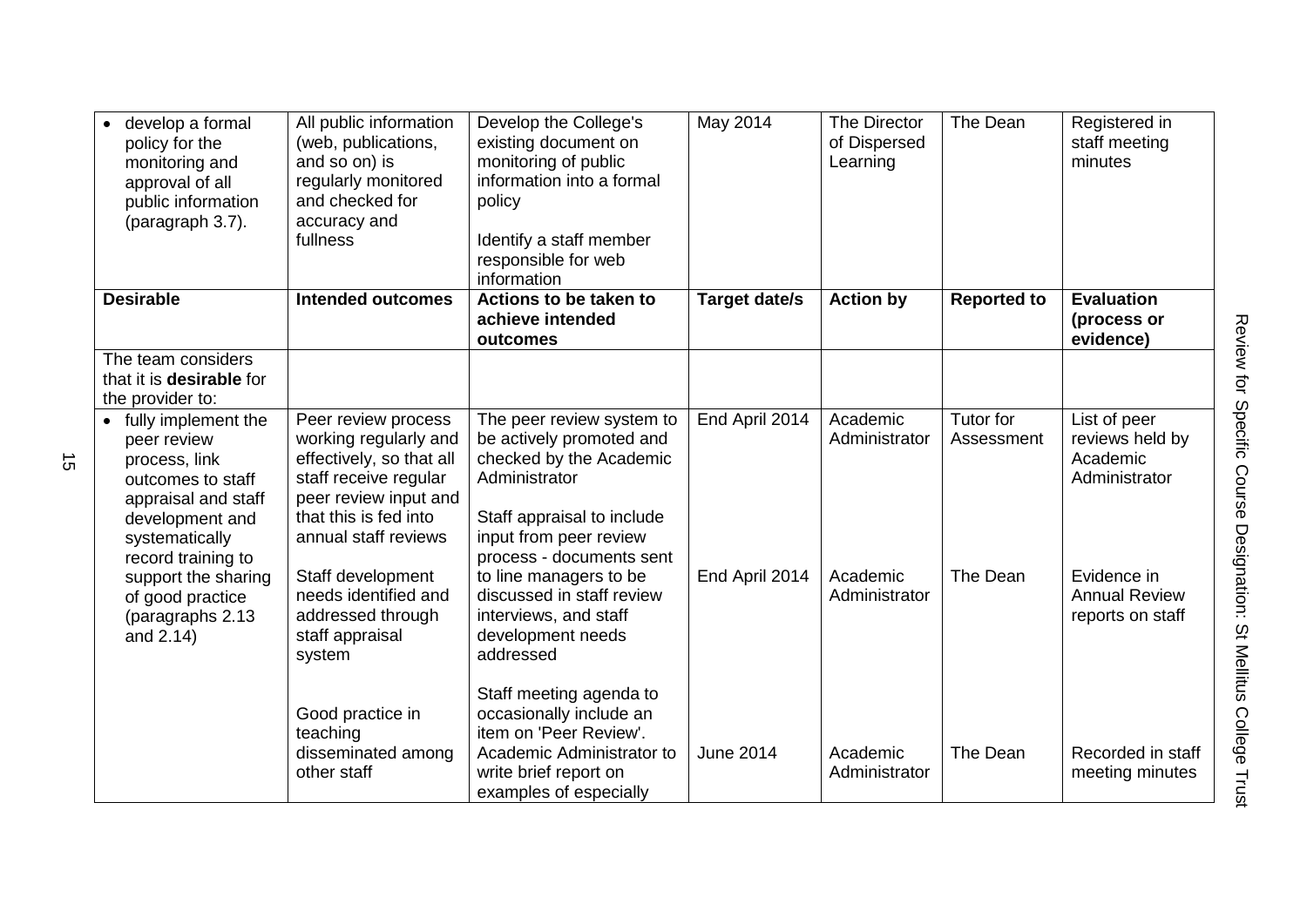|                                                                                                                                                               |                                                                                                   | good practice from peer<br>review system, to be<br>discussed at the meeting                                                                                         |          |                           |                                             |                                  |
|---------------------------------------------------------------------------------------------------------------------------------------------------------------|---------------------------------------------------------------------------------------------------|---------------------------------------------------------------------------------------------------------------------------------------------------------------------|----------|---------------------------|---------------------------------------------|----------------------------------|
| review the College<br>website and<br>information<br>provided to students<br>to fully reflect the<br>relationship with the<br>awarding body<br>(paragraph 3.1) | College website has<br>appropriate<br>recognition of<br>awarding University                       | Ensure Middlesex logo is<br>placed on key pages of<br>the site<br>Explanation of relationship<br>with awarding university<br>placed on 'Courses' page<br>of website | May 2014 | Media<br>Coordinator      | Director of<br><b>Dispersed</b><br>Learning | Shown on<br>College website      |
| negotiate with the<br>University to make<br>all external<br>examiner reports<br>available to all<br>students<br>(paragraph 3.5).                              | All students who wish<br>to, to have access to<br>main content of<br>external examiner<br>reports | Discussion with Middlesex<br>University over the best<br>way to achieve this                                                                                        | May 2014 | Academic<br>Administrator | Academic<br>Board                           | <b>Academic Board</b><br>minutes |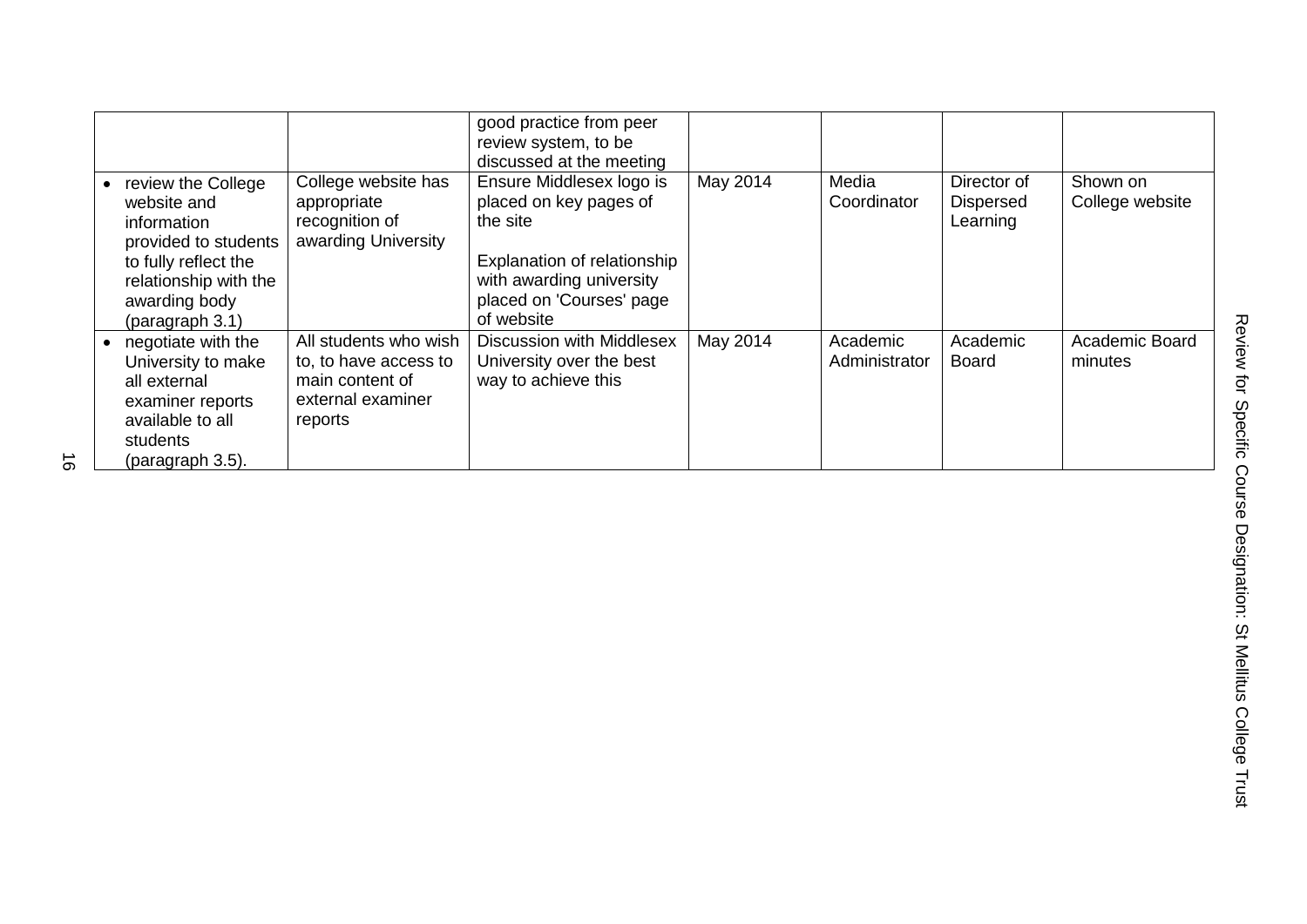## <span id="page-17-0"></span>**About QAA**

QAA is the Quality Assurance Agency for Higher Education. QAA's mission is to safeguard standards and improve the quality of UK higher education.

QAA's aims are to:

- meet students' needs and be valued by them
- safeguard standards in an increasingly diverse UK and international context
- drive improvements in UK higher education
- improve public understanding of higher education standards and quality.

QAA conducts reviews of higher education institutions and publishes reports on the findings. QAA also publishes a range of guidance documents to help safeguard standards and improve quality.

More information about the work of QAA is available at: [www.qaa.ac.uk.](http://www.qaa.ac.uk/)

More detail about Review of Courses Specifically Designated can be found at: [www.qaa.ac.uk/InstitutionReports/types-of-review/designated-providers/Pages/default.aspx.](http://www.qaa.ac.uk/InstitutionReports/types-of-review/designated-providers/Pages/default.aspx)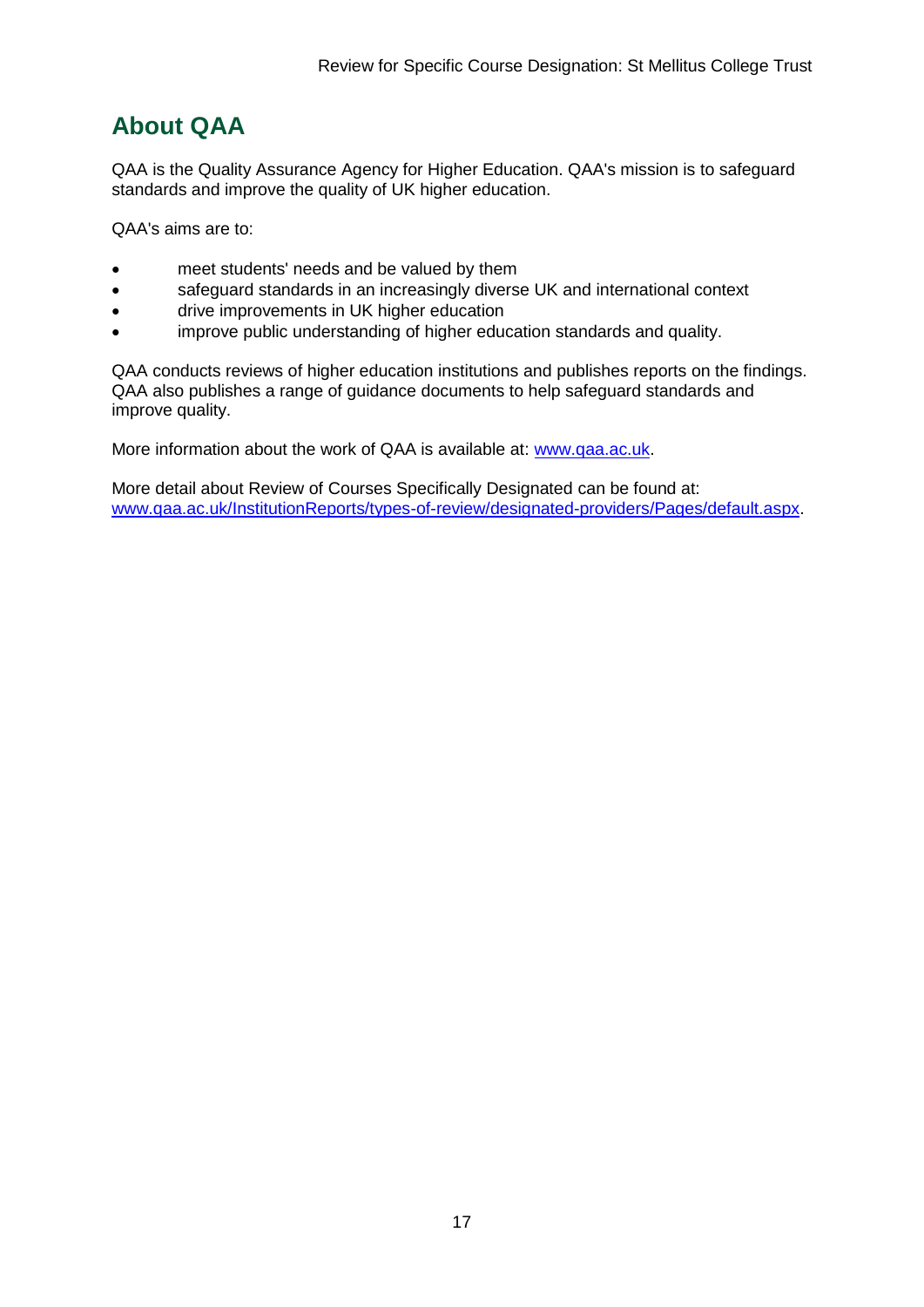### <span id="page-18-0"></span>**Glossary**

-

This glossary explains terms used in this report. You can find a fuller glossary at: [www.qaa.ac.uk/aboutus/glossary.](http://www.qaa.ac.uk/aboutus/glossary) Formal definitions of key terms can be found in the *[Review for Educational Oversight \(and for specific course designation\): Handbook,](http://www.qaa.ac.uk/Publications/InformationAndGuidance/Pages/REO-designated-providers-handbook-13.aspx)  [April 2013](http://www.qaa.ac.uk/Publications/InformationAndGuidance/Pages/REO-designated-providers-handbook-13.aspx)*. 4

**academic quality** A comprehensive term referring to how, and how well, higher education providers manage teaching and learning opportunities to help students progress and succeed.

**academic standards** The standards set and maintained by degree-awarding bodies for their courses (programmes and modules) and expected for their awards. See also **threshold academic standards**.

**awarding body** A UK higher education provider (typically a university) with the power to award degrees, conferred by Royal Charter, or under Section 76 of the Further and Higher Education Act 1992, or under Section 48 of the Further and Higher Education (Scotland) Act 1992, or by Papal Bull, or, since 1999, granted by the Privy Council on advice from QAA (in response to applications for taught degree awarding powers, research degree awarding powers or university title).

**awarding organisation** An organisation authorised to award a particular qualification; an organisation recognised by Ofqual to award Ofgual-regulated qualifications.

**differentiated judgements** In a Review for Specific Courses Designation, separate judgements respectively for the provision validated by separate awarding bodies.

**enhancement** The process by which higher education providers systematically improve the quality of provision and the ways in which students' learning is supported. It is used as a technical term in QAA's review processes.

**external examiner** An independent expert appointed by an institution to comment on student achievement in relation to established academic standards and to look at approaches to assessment.

**framework for higher education qualifications** A published formal structure that identifies a hierarchy of national qualification levels and describes the general achievement expected of holders of the main qualification types at each level, thus assisting higher education providers in maintaining academic standards. QAA publishes the following frameworks: *The framework for higher education qualifications in England, Wales and Northern Ireland* (FHEQ) and *The framework for qualifications of higher education institutions in Scotland*.

**good practice** A process or way of working that, in the view of a QAA review team, makes a particularly positive contribution to a higher education provider's management of academic standards and the quality of its educational provision. It is used as a technical term in QAA's review processes.

**learning opportunities** The provision made for students' learning, including planned study, teaching, assessment, academic and personal support, and resources (such as libraries and information systems, laboratories or studios).

<sup>4</sup> [www.qaa.ac.uk/Publications/InformationAndGuidance/Pages/REO-designated-providers-handbook-13.aspx](http://www.qaa.ac.uk/Publications/InformationAndGuidance/Pages/REO-designated-providers-handbook-13.aspx)